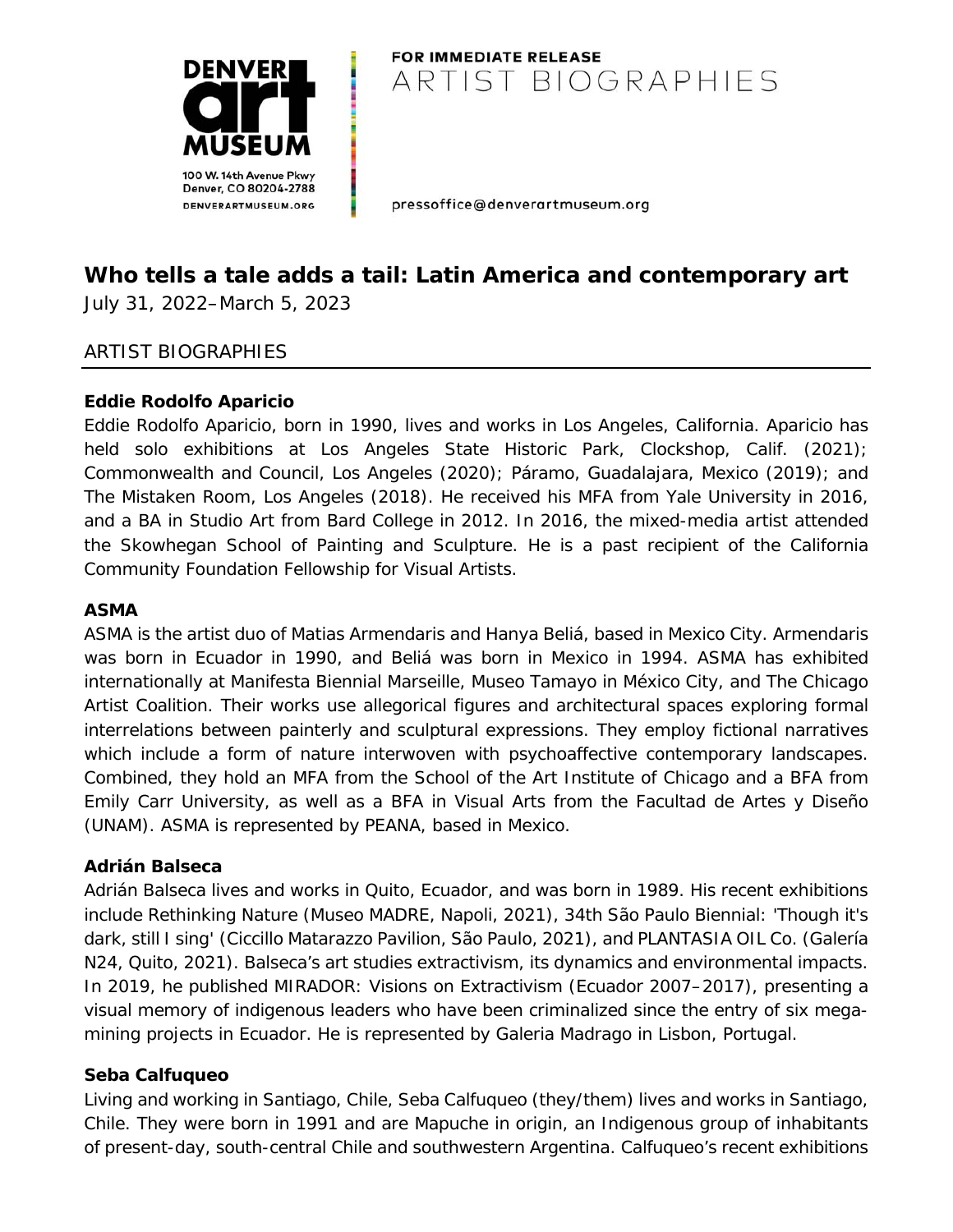include solo presentations at Patricia Ready Galería, Galería 80m2 Livia Benavides, Galería D21, Galería Metropolitana, Parque Cultural de Valparaíso, and the Museo de Arte Contemporáneo, Chile (MAC). Calfuqueo earned an MFA in Fine Arts from the University of Chile, and they are part of the Mapuche collective in Rangiñtulewfü and Yene Revista. Their work appeals to their cultural inheritance to propose a critical reflection on the social, cultural and political status of the Mapuche traditions in contemporary Chilean society and throughout Latin America. Their work includes installation, ceramics, performance and video art exploring cultural dichotomies and the stereotypes produced from the interactions between indigenous and western ways of thinking. Calfuqueo was awarded the Municipalidad de Santiago award in 2017 and the Premio Fundación FAVA in 2018. They were honored with The Democracy Machine: Artists and Selfgovernance in the Digital Age award by Eyebeam, New York. Calfuqueo is represented by Patricia Ready in Santiago, Chile.

### **Gabriel Chaile**

Gabriel Chaile was born in 1985 in Tucumán, Argentina, and currently lives and works in Lisbon, Portugal. Most recently, he has exhibited in *Me hablan de oscuridad pero yo estoy encandilado Genealogía de la forma,* curated by Andrea Fernández (Barro, Buenos Aires, 2019); *Diego*, curated by Cecilia Alemani (Art Basel Cities, Buenos Aires, 2018); and *Sonia* (El ondulatorio, La Rioja, 2018). Chaile's works hold a critical-poetical intersection between anthropology, the sacred and ritualistic, the political, and pre-Columbian communities of South America. He earned his BA in Fine Art from the Universidad de Tucumán and has participated in notable art fairs including Art Basel (Basilea), The Armory Show (New York), artBA (Buenos Aires), and Art Basel Miami Beach (Miami).

### **Vitória Cribb**

Vitória Cribb lives and works in Rio de Janeiro, Brazil and was born in 1996. Notable recent shows include *Futuração* (Galeria Aymoré, Rio de Janeiro, 2021), *Disembodied Behaviors* (Bitforms Gallery, New York and Newart City, online, 2020), and *The Brazil that I Want* (Centre d'Art Contemporain Genève, online, 2020). She graduated from the Superior School of Industrial Design at UERJ, Rio de Janeiro, Brazil, and is the daughter of a Haitian father and a Brazilian mother. In recent years, she has been creating digital and visual narratives that utilize techniques such as the creation of 3D avatars, filters in augmented reality and immersive environments, using the digital environment to explain her investigations and current issues covered by the subconscious. In 2020, she was invited to design an exclusive lens for Spectacles 3, Augmented Reality glasses by Snap Inc. In January 2021, the artist joined the Snap Lens Network as Official Lens Creator of Snapchat. Currently, Cribb works as an XR artist for the technology and fashion industry with clients such as IoDF, Mutantboard, Snap Inc., and Spectacles.

### **Juan Fuentes**

Juan Fuentes was born in Chihuahua, Mexico, in 1990 and raised in Denver's Northside, where he resides and works. He was selected as one of Redline Contemporary's artists for the Education Partnership Initiative for the Creative Arts Program (EPIC Arts) in 2020. In October 2021, Fuentes organized a collaborative photography project with the Boulder Museum of Contemporary Art (BMoCA) at Anythink Fall Artist Showcase. His kinship to the *barrio*, Denver's Northside, is evident within his photography, installations, and community projects, which explore the intimate, everyday life of immigrants and Chicanos in the U.S. A self-taught artist,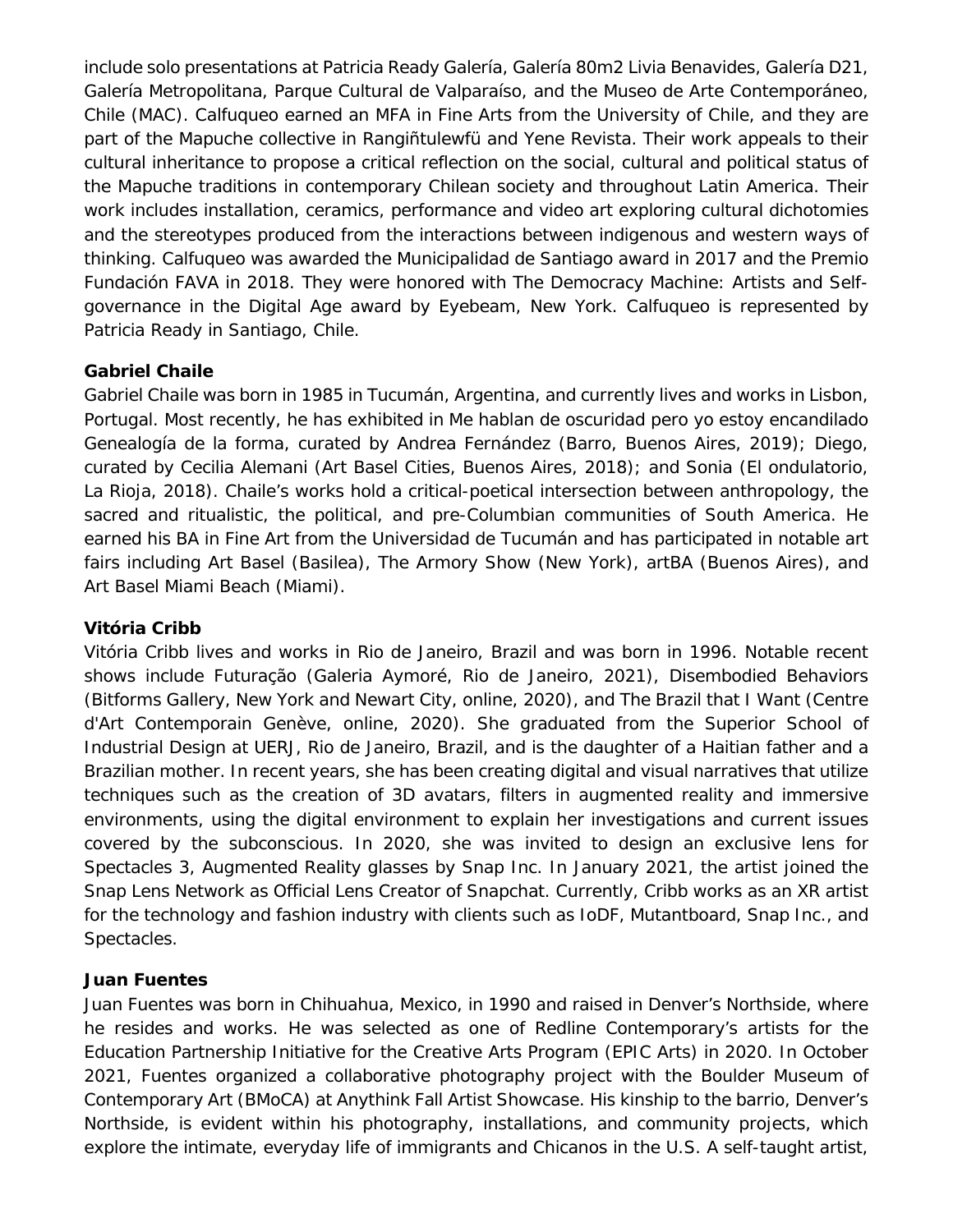Fuentes examines the visual and emotional artifacts of memory, erasure and family—creating records that affirm and center marginalized communities.

### **Claudia Martinez Garay**

Claudia Martinez Garay lives and works in Amsterdam, Netherlands, and Lima, Perú. She was born in Ayacucho, Perú, in 1983, and her works deal with the socio-political memory and history of Perú, as well as its relationship with propaganda, iconography and official and unofficial visual archives. Her solo exhibitions include *A las revoluciones, como a los árboles, se les reconoce por sus frutos (Revolutions, like trees are recognized by their fruits)* at GRIMM, Amsterdam, 2019. She has shown in group shows in museums across New York, Sao Paulo, Japan and Chile. She has received multiple recognitions and grants including the LOOP Acquisition Award for best video presented at LOOP Fair Barcelona. Her works are part of notable international collections including the AkzoNobel Art Foundation, the AMC Art Collection, and various private collections in the Americas, Europe, and Asia. She is represented by GRIMM Gallery (Amsterdam/New York).

#### **Juan Pablo Garza**

Juan Pablo Garza was born in Maracaibo, Venezuela, in 1980, and lives and works in Miami, Florida. His solo show, *Reforma del Ahora* (AL BORDE, Maracaibo, Venezuela; 2012), was selected as one of the best exhibitions of the year by *Artforum*. Garza works with an array of found objects and primary materials that he manipulates to create three-dimensional works and installations. His work has been widely exhibited throughout the Americas and Europe. Garza was co-founder and co-director of the Contemporary Art Space AL BORDE (Maracaibo, Venezuela; 2010-2014), which received a cultural support grant from the Fundación Cisneros/CPPC. Most recently, he completed a two-year studio residency through Oolite Arts (Miami Beach, Florida; 2017-2019) and was a collaborator in the artist-run space, Dimensions Variable (Miami, Florida, 2019-2020). In 2021, Garza was a recipient of the South Florida Cultural Consortium Grant.

### **Hulda Guzmán**

Hulda Guzmán was born in Santo Domingo, Dominican Republic, in 1984, where she lives and works. Her pieces are included in the permanent collections of the San Francisco Museum of Modern Art (SFMOMA); Pérez Art Museum Miami, Miami, FL; Museu de Arte de São Paulo (MASP), São Paulo, Brazil; Patricia Phelps de Cisneros; and Centro Leon Jimenes, among others. She received a BA from Altos de Chavón School of Design in the Dominican Republic and studied photography and mural painting at the National School of Visual Arts, Mexico. Guzmán has been featured in the Dominican Republic's pavilion at the 58th International Art Exhibition at the Venice Biennale. She has shown with Dio Horia Gallery (Mykonos), Arte BA (Buenos Aires), Galería Machete (Mexico City), Gallery Ariane Paffrath (Dusseldorf), and at institutions such as Museo de Arte Moderno (Santo Domingo), the Pérez Art Museum Miami, Museo de Arte de São Paulo (Brazil), Museo de Arte y Diseño Contemporáneo (Costa Rica), and Art Museum of the Americas (Washington, D.C.). Guzmán is currently represented by Dio Horia Gallery in Mykonos, Greece.

#### **Caleb Hahne Quintana**

Caleb Hahne Quintana was born in Denver in 1993 and currently lives and works in Brooklyn, New York. His debut solo show, *The Earth, It Held Me*, premiered November 2021 at 1969 Gallery in New York. He received a BFA in Fine Arts from Rocky Mountain College of Art and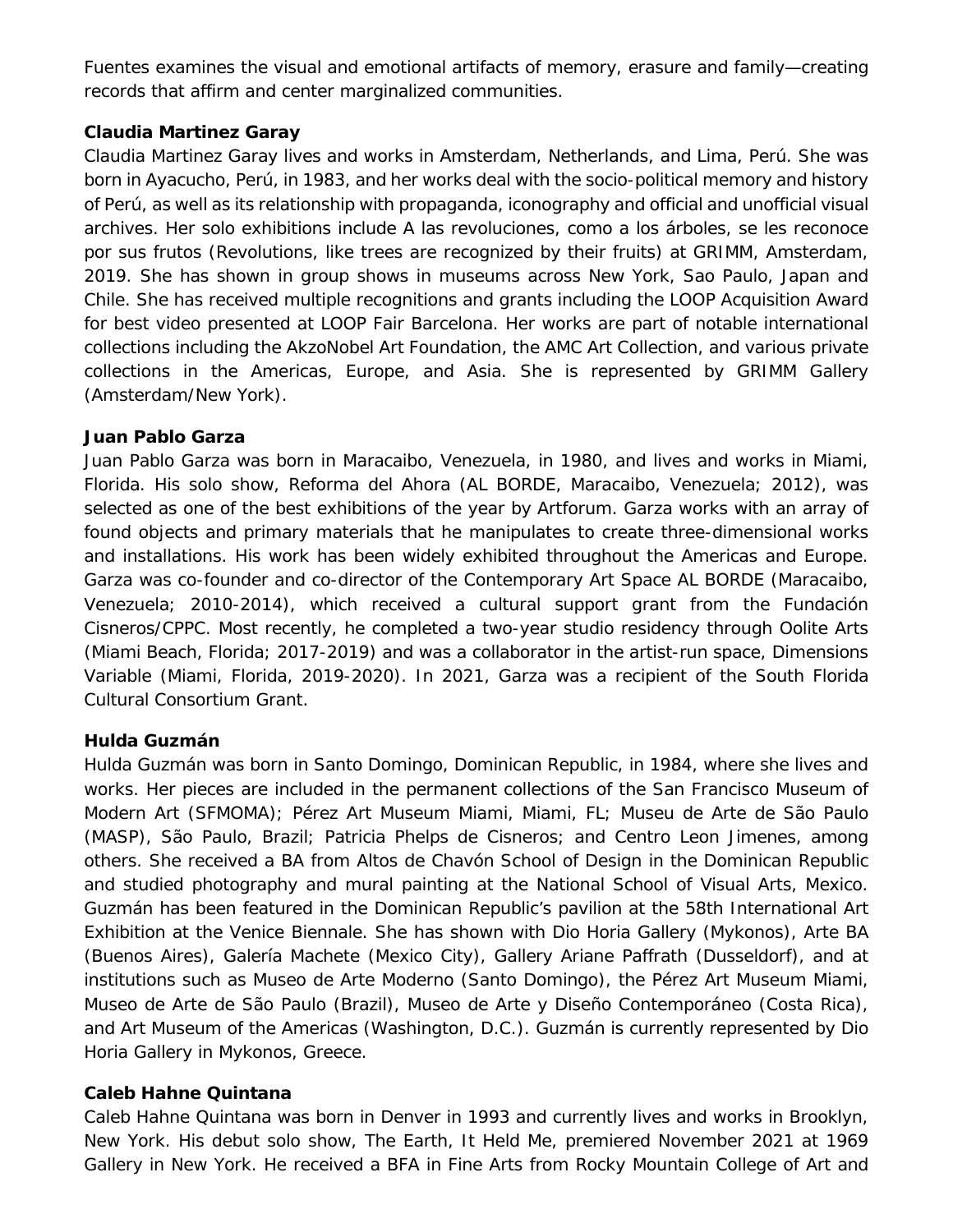Design. His residencies include 1969 Gallery Residency, The Cabin LA, ShowPen, RedLine Contemporary Art Center, and Adventure Painting. *Denver Westword* named Hahne-Quintana one of the 100 Colorado Creatives of 2014 and one of the Top 10 Artists to watch in 2015 and he was listed as one of the top 10 contemporary artists under 40 by Widewalls. He is represented by 1969 Gallery in New York.

### **Randolpho Lamonier**

Randolpho Lamonier was born in Contagem, Brazil, in 1988 and is based in São Paulo. He participated in exhibitions and festivals in many cities, including New York City, London, Paris, and São Paulo. Lamonier is a visual artist who graduated from Escola de Belas Artes of UFMG. His work moves between different mediums, especially textile art practice, drawing, photography, video and installation. In his research, the word and image are always in dialogue and usually verse on micro and macro politics, urbanities, sentimental stuff, chronicles, journals and multiple crossings between memory and fiction. He was awarded the Pipa Prize in Brazil in 2020 and he is represented by Fort Gansevoort (New York/Los Angeles) and Periscópio (Belo Horizonte, Brazil).

#### **Tessa Mars**

Tessa Mars was born in 1985 in Port-au-Prince, Haiti. She debuted her solo show *Île modèle-Manman zile-Island template* with le Centre d'Art in Port-au-Prince, in 2019, and participated in the Berlin Biennale X in 2018. Mars completed a bachelor's degree in Visual Arts at Rennes 2 University in France in 2006. Mars's artistry proposes storytelling and image making as transformative strategies for survival, resistance, empowerment and healing. Her main body of work centers on her alter ego, Tessalines, a hybrid character based on the leader of the Haitian revolution, Jean-Jacques Dessalines. Through this character, created in 2015, Mars investigates gender, history and traditions, challenging dominant narratives that seek to simplify and flatten the experience of people in the "margins." Mars's work has been shown recently in the group exhibition *One month after being known on that island* (2020) at the Kulturstiftung Basel H. Geiger in Basel. She is a 2020-2022 resident fellow at the Rijksakademie Van Beeldende Kunsten in Amsterdam.

#### **Andrés Pereira Paz**

Andrés Pereira Paz, born in La Paz, Bolivia, in 1986, lives and works in Berlin and Mexico City. He was recently featured at the ''Future Generation Art Prize'' in Kiev, Art Basel Statements, the Brunand Gallery in Berlin, and the 11th Berlin Biennale. His works are in notable public collections such as the Museum of Contemporary Art Chicago, KADIST, San Francisco, and Instituto Alumnos, México. He has exhibited extensively across Latin America and Europe and is one of several artists and curators who are part of Bisagra in Lima. He is represented by brunand brunand in Berlin, 80m2 Livia Benavides in Lima and Isla Flotante in Buenos Aires.

### **Antonio Pichillá**

Antonio Pichillá was born in 1982 San Pedro La Laguna, Guatemala, where he works today. He is Maya Tz´utujil, native to the midwestern highlands of Guatemala. Most recently, he participated in the 11th Berlin Biennale for Contemporary Art (2021), and in a group show by Para/Site Art Space in Hong Kong. He studied at the Escuela Nacional de Artes Plasticas in Guatemala (1999-2003). Pichillá first exhibited his work in *Poderes Ocultos* in 2010, held at (Ex)Céntrico in Guatemala City. More recently, his works have been exhibited in shows across the United States, Germany and Guatemala. Most recently, Pichillá participated in the 11th